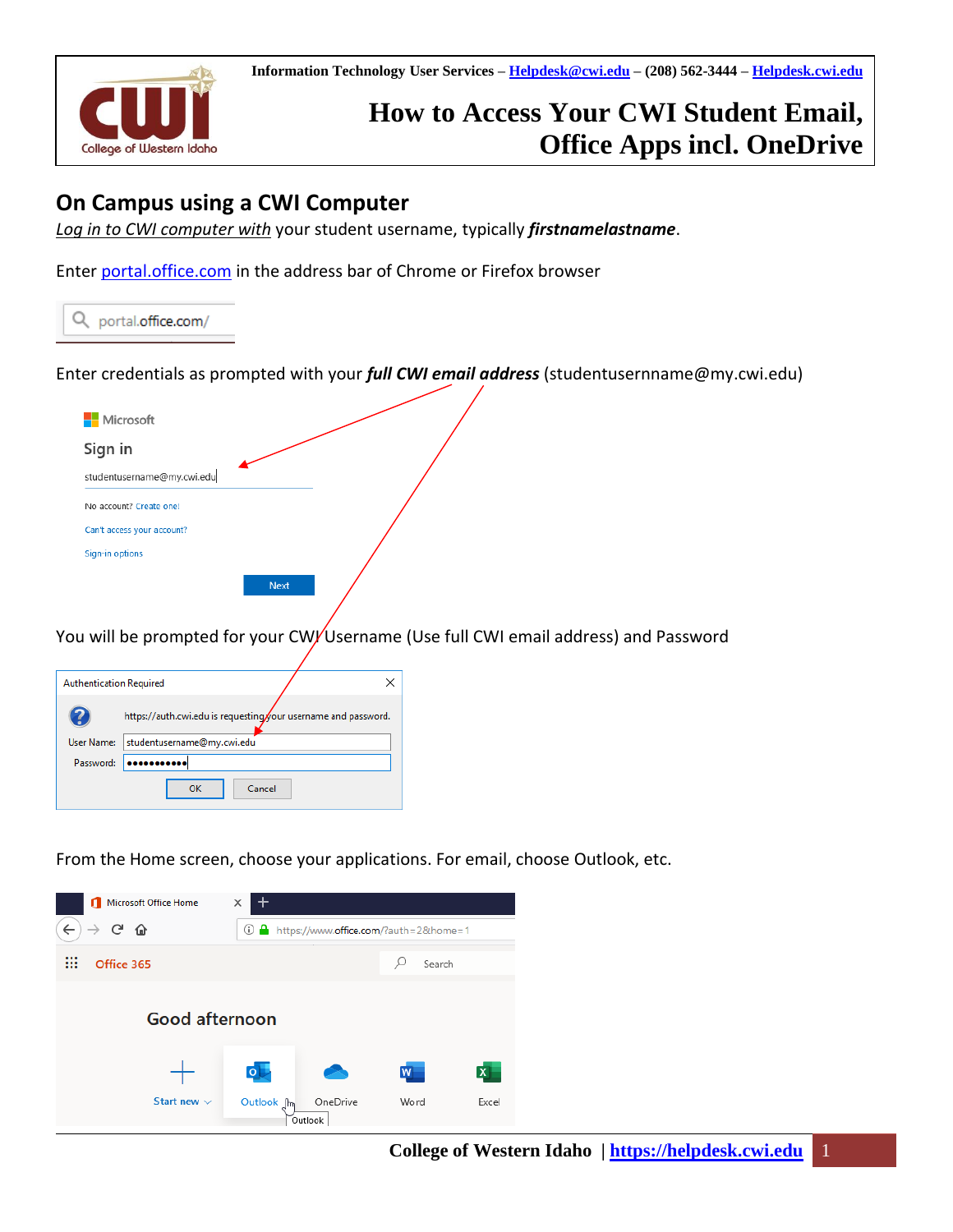**Always use [username@my.cwi.edu](mailto:username@my.cwi.edu) for the username when logging in to any Microsoft/Office 365 product. I.E. Email, OneDrive, Etc.**

#### **NOTE:**

Students that need to **access** their **old emails** or files saved to the OneDrive prior to the .edu transition will need to use [username@mycwi.cc](mailto:username@mycwi.cc) when they log in to the portal. This access will end Dec 21<sup>st</sup>, 2019.

### **Off Campus and Student Owned Computers**

Access to Email, OneDrive, Skype, etc. will be the same as on campus.

### **Student Wi-Fi**

Login to CWI-STUDENT with studentusername@mycwi.cc credentials

### **Other Web Applications**

For other Web based application (MyCWI, Helpdesk) if a student is on a CWI computer it should just log them in (single-sign-on). If they are on a non-cwi computer they will need to use StudentUsername format for their username. DO NOT include the full email address.

## **Using Office Applications with OneDrive:**

If a student is on a campus computer, and the various Office desktop shortcuts are used, the Office applications will automatically log students in to their old (mycwi.cc) account.

This will only cause issues with saving office docs to OneDrive on the old account and trying to open it while logged in with the new account.

To prevent this the student will need to log out of office and log in with their my.cwi.edu account. This only needs to be done once per computer lab session.

The current account in use will show up as the email address under the username as when first opening Word or Excel as @mycwi.cc or @my.cwi.edu.

### **Steps to log out and back in to office**

1. Open Word or Excel, click switch account in the top right.

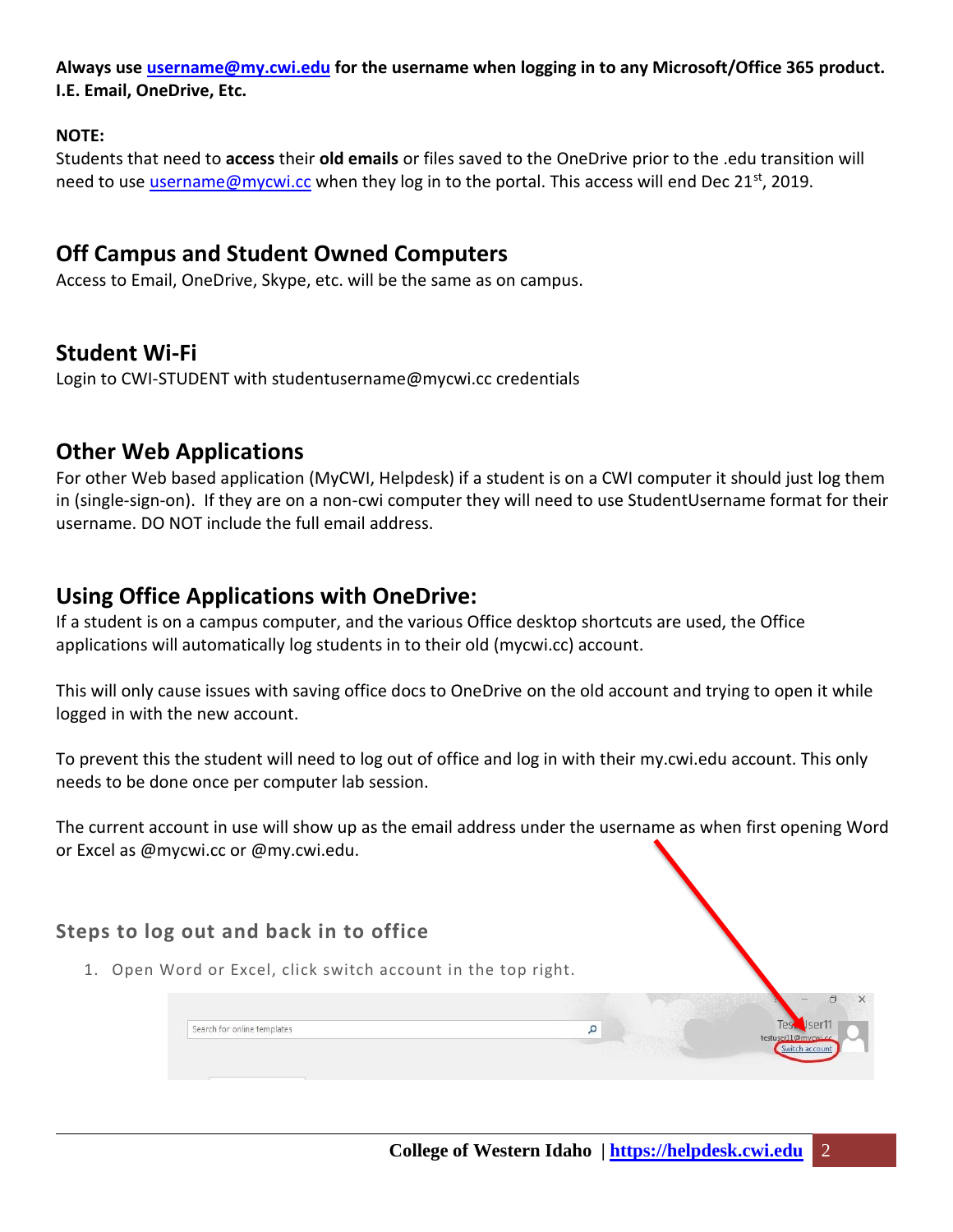2. On the popup box, click sign out



3. Click Sign Out next to the user account.

| <b>Accounts</b> |                                    | ×        |
|-----------------|------------------------------------|----------|
|                 | SWITCH ACCOUNT   SIGN OUT          |          |
| Current Account |                                    |          |
|                 | Test User11<br>testuser11@mycwi.cc | Sign out |
|                 |                                    |          |
|                 |                                    |          |
|                 |                                    |          |
|                 |                                    |          |
|                 |                                    |          |

4. Click Yes on the warning box



5. Click "Sign in to get the most out of Office"

|                             |                                       | $\overline{\phantom{a}}$ |
|-----------------------------|---------------------------------------|--------------------------|
| Search for online templates | Sign in to get the most out of Office |                          |
|                             |                                       | Learn more               |